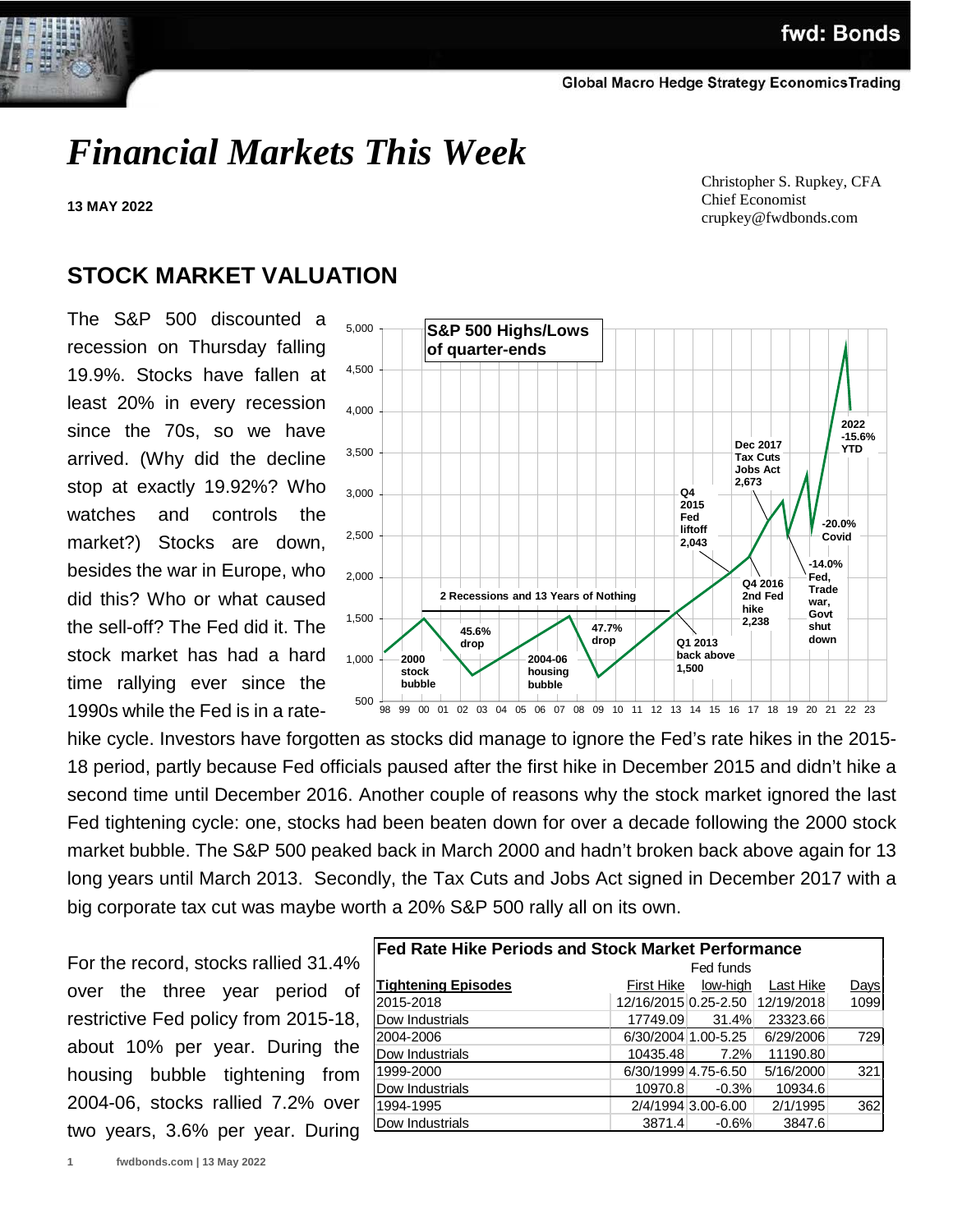## **fwd: Bonds**

the two rate hike periods in the 1990s, stocks went nowhere. We keep looking at the Fed funds rate peaks in the 1990s of 6.0% and then 6.5%, and wonder with the worst inflation outbreak since the 80s, how can we still be talking about a 2.5 or 3.5 percent Fed funds rate forecast in the next couple of years.

Stock market valuation. How are corporate earnings doing?

quarters during the pandemic. Looks like the definition of supernormal profits, thinking like an economist which means temporary, but Street earnings estimates for 2022 are high at roughly \$55 billion per quarter or \$220 for the full year.

The PE ratio has normalized. Assuming the \$220 earnings estimates hold up with all the recession talk and consumer



Can't have stocks moving up in the long run if companies don't make more money. Earnings surged starting the first quarter of 2021 and ran high all year, more than offsetting the losses for a couple of



confidence fading, Friday's close of 4,023.89 for the S&P 500 gives a PE ratio of 18.3. PE ratios were around 10 back in the high inflation of the 70s. In more modern times, the recent PE ratio low was 13.0 in 2011; earnings picked up dramatically after the Great Recession and stocks just sat there. There was the European sovereign debt crisis part II and S&P downgraded the U.S. to AA+ in August 2011.

To conclude, stocks are down about 20%, the same as at the end of 2018 before turning around when Powell stopped tightening. We will stay away from investment advice. The last time we recommended buying stocks down 20% from the highs, the market fell over 50% in the Great Recession. (Hey, you got your money back, didn't you?). Stay tuned. Story developing.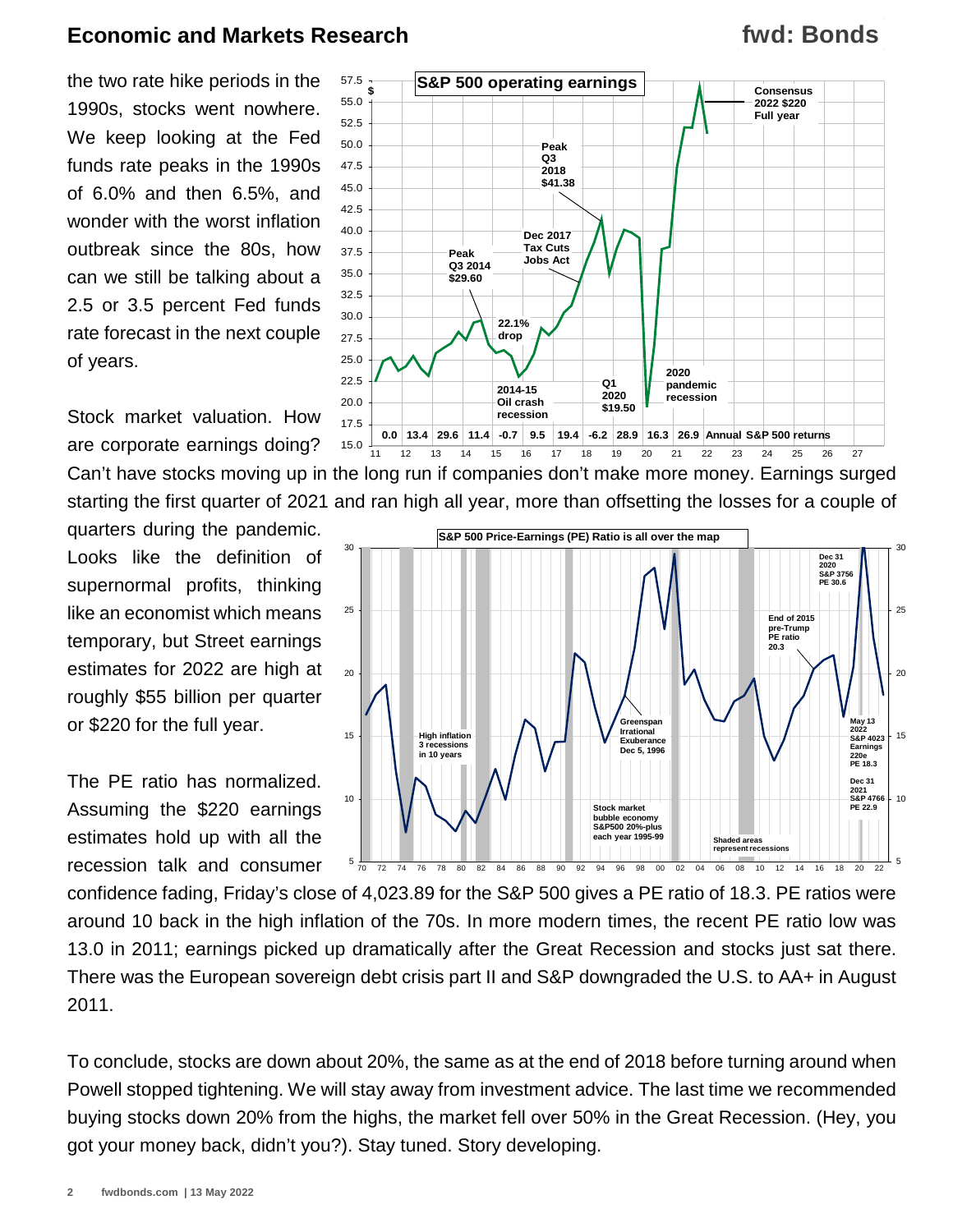## **fwd: Bonds**

#### **INTEREST RATES**



After opening higher Monday, bond yields fell until Friday. The [sharp declines in stocks](https://www.fwdbonds.com/images/The_Stock_Show_.mp4) seemed to cause a growth scare for bonds. Stocks and bonds are both looking for signs of an economic slowdown that will stop the Fed from proceeding with its aggressive plan to hike rates. Powell gave an [interview to National Public Radio](https://www.marketplace.org/2022/05/12/fed-chair-jerome-powell-controlling-inflation-will-include-some-pain/) late Thursday which may have turned stocks and bond yields up on Friday. He said they didn't do 75 bps, but they did agree to do back-to-back 50 bps hikes at the June and July meetings. This seemed to be interpreted as no 75 bps hike in the future. He also said he couldn't rule out a hard landing for the economy, but this was ignored by the market. Powell stopped raising rates when stocks dropped 20% in 2018… this time nothing.

#### **Apple Inc. AAPL 17.2% down on year with supply constraints to hurt sales**

Apple was \$163.64 the night of its earnings release on April 28. All stocks are down with 2022 highto-low -19.9% for the S&P 500 on Thursday, and Apple falling 24.1% on the same basis. The CFO said supply constraints in the June quarter would be \$4 billion to \$8 billion for year-year revenues which is substantially larger than the March quarter. Covid could affect consumer demand in China as well. Greater China sales were \$18.3 billion in Q1 2022 ending March: total revenues \$97.3 billion.

| S&P 500 Weights   |                |  |  |
|-------------------|----------------|--|--|
| Top 6: 22% of S&P |                |  |  |
|                   | 6.65 AAPL      |  |  |
|                   | 5.76 MSFT      |  |  |
|                   | 2.82 AMZN      |  |  |
|                   | $1.83$ TSLA    |  |  |
|                   | 1.70 Berkshire |  |  |
|                   | 2.04 GOOGL     |  |  |
|                   | 1.89 GOOG      |  |  |
| 22.69 Top 6       |                |  |  |

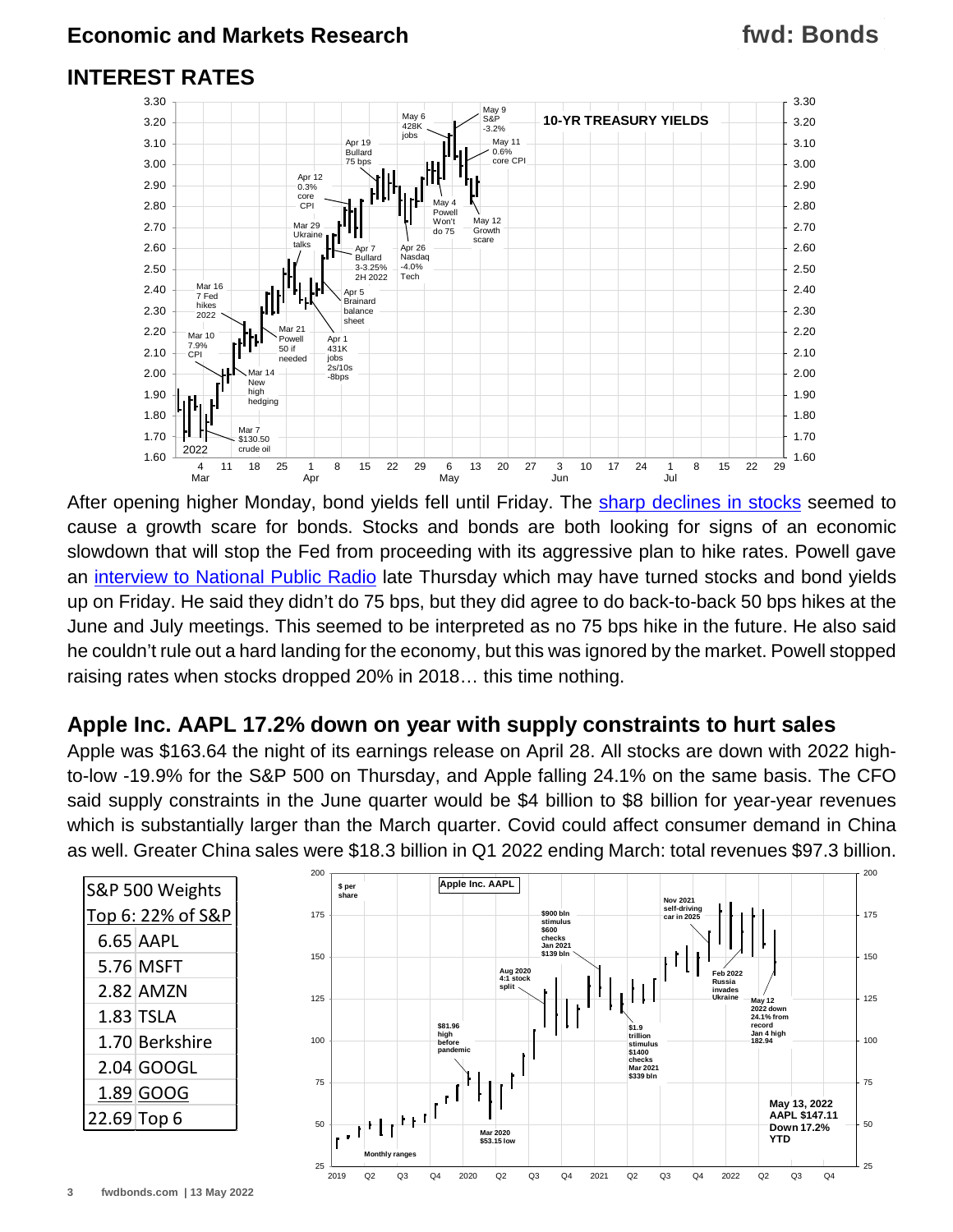#### **FEDERAL RESERVE POLICY**

The Fed meets on June 14-15, 2022 to consider its monetary policy. 50 bps is on the table at this meeting and the following July 26-27 meeting. On the table means it is already done unless the stock market crashes\*\* and Powell can ride to the rescue like he did in January 2019 and March 2020. The Fed funds rate will be 2.0% by August. October Fed funds futures are 38 bps higher than August Fed funds futures so the market is looking at more than a regular-sized 25 bps rate hike at the September 20-21 meeting. The June 14-15 meeting has an interest rate forecast update which could be hawkish. There's more inflation than in 2018 so the Fed forecasts could be higher than the

| Selected Fed assets and liabilities                       |           |          |          |          | March 11  |  |
|-----------------------------------------------------------|-----------|----------|----------|----------|-----------|--|
| Fed H.4.1 statistical release                             |           |          |          |          | 2020**    |  |
| billions, Wednesday data                                  | 11-May    | 4-Mav    | 27-Apr   | 20-Apr   | pre-Covid |  |
| <b>Factors adding reserves</b>                            |           |          |          |          |           |  |
| U.S. Treasury securities                                  | 5766.625  | 5765.229 | 5764.013 | 5763.035 | 2523.031  |  |
| Federal agency debt securities                            | 2.347     | 2.347    | 2.347    | 2.347    | 2.347     |  |
| Mortgage-backed securities (MBS)                          | 2715.021  | 2715.020 | 2715.012 | 2730.687 | 1371.846  |  |
| Repurchase agreements                                     | 0.000     | 0.001    | 0.000    | 0.000    | 242.375   |  |
| Primary credit (Discount Window)                          | 0.834     | 2.606    | 2.917    | 2.181    | 0.011     |  |
| Paycheck Protection Facility                              | 20.929    | 21.229   | 21.791   | 22.173   |           |  |
| Corporate Credit Facility (CCF)                           | 0.000     | 0.000    | 0.000    | 0.000    |           |  |
| Municipal Liquidity Facility                              | 6.660     | 6.659    | 6.657    | 6.656    |           |  |
| Main Street Lending Program                               | 28.651    | 28.640   | 28.486   | 28.476   |           |  |
| Term Asset-Backed Facility (TALF II)                      | 2.466     | 2.465    | 2.513    | 2.512    |           |  |
| Central bank liquidity swaps                              | 0.222     | 0.225    | 0.214    | 0.237    | 0.058     |  |
| <b>Federal Reserve Assets</b>                             | 8991.6    | 8989.5   | 8988.2   | 9005.4   | 4360.0    |  |
| 3-month Libor % SOFR %                                    | 0.78      | 0.30     | 0.28     | 0.27     | 1.15      |  |
| <b>Factors draining reserves</b>                          |           |          |          |          |           |  |
| Currency in circulation                                   | 2273.743  | 2272.695 | 2270.662 | 2270.489 | 1818.957  |  |
| Term Deposit Facility                                     | 0.000     | 0.000    | 0.000    | 0.000    | 0.000     |  |
| U.S. Treasury Account at Fed                              | 919.331   | 964.412  | 957.419  | 907.526  | 372.337   |  |
| Treasury credit facilities contribution                   | 21.258    | 21.258   | 21.258   | 21.258   |           |  |
| Reverse repurchases w/others                              | 1876.119  | 1815.656 | 1803.333 | 1866.560 | 1.325     |  |
| <b>Reserve Balances (Net Liquidity)</b>                   | 33295.680 | 3313.993 | 3327.548 | 3326.857 | 1779.990  |  |
| Treasuries within 15 days                                 | 125.895   | 131.150  | 78.805   | 87.731   | 21.427    |  |
| Treasuries 16 to 90 days                                  | 286.505   | 281.662  | 328.227  | 327.570  | 221.961   |  |
| Treasuries 91 days to 1 year                              | 802.274   | 801.777  | 773.813  | 769.484  | 378.403   |  |
| Treasuries over 1-yr to 5 years                           | 2123.737  | 2123.221 | 2158.802 | 2158.441 | 915.101   |  |
| Treasuries over 5-yrs to 10 years                         | 1018.099  | 1017.659 | 1017.134 | 1016.826 | 327.906   |  |
| Treasuries over 10-years                                  | 1410.114  | 1409.760 | 1407.233 | 1406.984 | 658.232   |  |
| **March 11, 2020 start of coronavirus lockdown of country |           |          |          |          |           |  |

3.5% Fed funds rate policymakers were thinking about down the line when they made their forecast at the meetings in 2018.

What else? We almost forgot. Quantitative tightening QT. Market still thinks it is important even if Powell said the QT they have planned over a year's time is equivalent to one lousy 25 bps rate hike. Guess this means QE did not fuel the pandemic stock market rally like we read on twitter. The shaded area in the graph below from Q4 2017 to Q3 2019 is \$390 billion of QT over a two-year period by our count and indeed, Treasury yields rose for a time. Other things going on of course. Anyway, starting June 1, QT Treasuries is \$30 billion monthly (360 annual) for three months and then going to \$60 billion monthly (720 annual) which will eventually be significantly more than the (390/2) \$195 billion annually the last time. Still unclear why this is necessary, and we are leaving out for now the mess this might make in the mortgage markets. Rates on 30-year mortgages were 5.30% in the May 12, 2022 week, which is 225 bps higher than 3.05% risk-free 10-yr Treasury yields. Wider credit crunch spreads maybe.

\*\* On Thursday, the stock market fell as much as 19.9% from the record high in the first days of the year. Powell said nothing in an [interview](https://www.marketplace.org/2022/05/12/fed-chair-jerome-powell-controlling-inflation-will-include-some-pain/) on National Public Radio. Stocks fell as much as 20.2% in December 2018 after the Fed raised rates to 2.5%, the Trump trade war with China, and the Federal government shutdown. Powell said the Fed could be patient on January 4, 2019 and the Committee shelved the two additional rate hikes to 3.0% they had planned for 2019.



Stock market is good for the inflation fight, we guess. Thanks.

## **fwd: Bonds**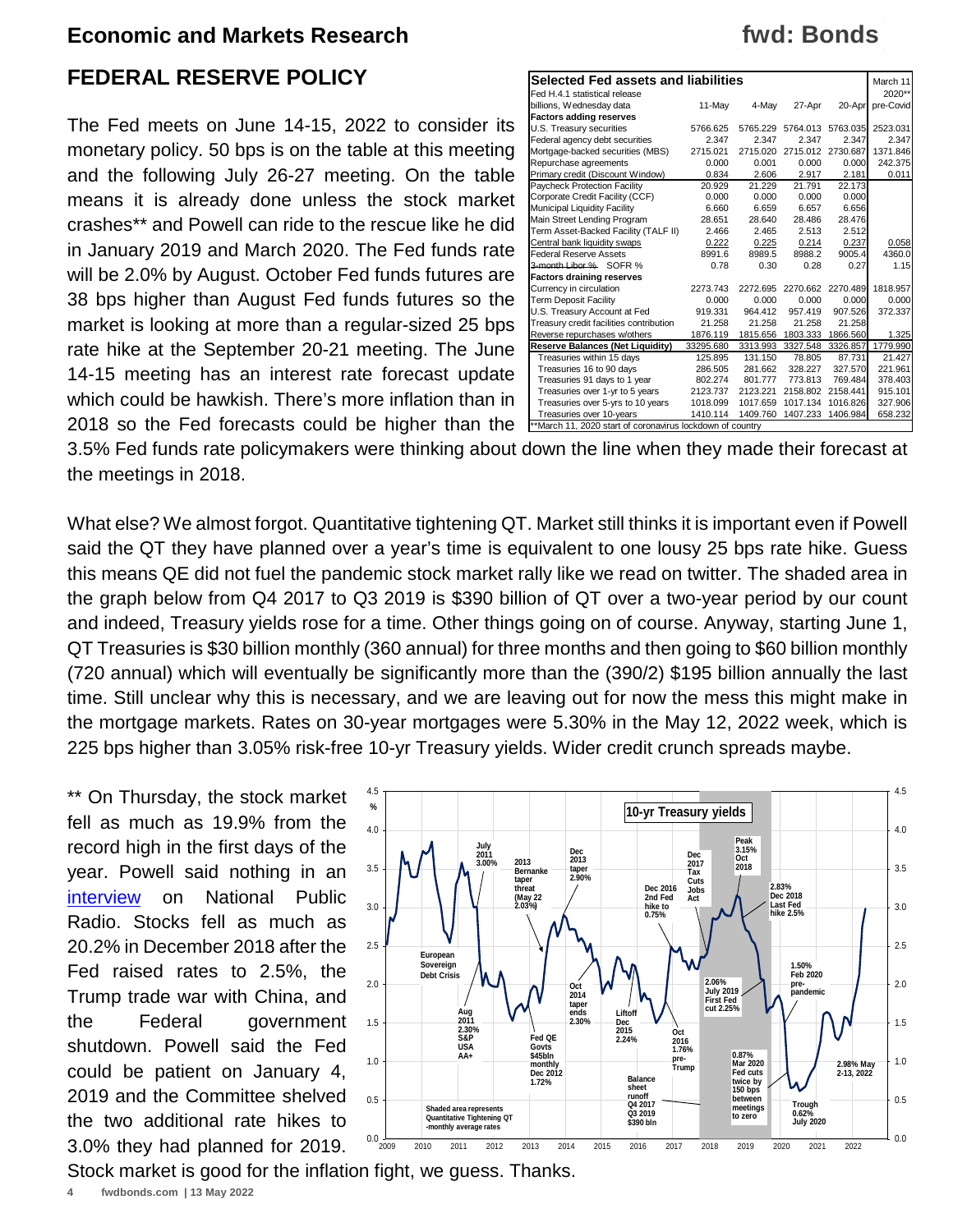#### **fwd: Bonds**

#### **OTHER ECONOMIC NEWS**

#### **Inflation isn't any hotter, but the fire isn't out yet (Wednesday)**

Breaking economy news. CPI inflation was worse than market expectations. Energy prices didn't fall as much and core inflation rose 0.6% for the month with new car prices up 1.1% and services prices exenergy up 0.7% (0.7 the highest since at least October 2021). Nevertheless, there are tentative signs inflation is close to the peak once 1.0 1.5 2.0 2.5 3.0 3.5 4.0 4.5 5.0 5.5 6.0 6.5 7.0  $1.0\frac{1}{2012}$ 1.5 2.0 2.5 3.0 3.5 4.0 4.5 5.0 5.5 6.0 6.5 7.0 2012 2013 2014 2015 2016 2017 2018 2019 2020 2021 2022 **Core CPI Inflation excludes food & energy prices % QE taper QE ramped up to \$85 bln monthly Aug 2019 2.4% old peak Dec 2015 First Fed hike to 0.50% Dec 2018 Last Fed hike to Dec 2.50% 2016 2nd Fed hike to 0.75% Apr 2021 3.0% Mar 2021 1.6% Mar 2020 2.1% Apr 2020 1.4% 2022 Apr 6.2% Mar 6.5% Feb 6.4% Jan 6.0% 2021 Dec 5.5% Nov 4.9% Oct 4.6%**

we get the higher gasoline prices at the start of the summer driving season in May out of the way.

April CPI inflation up 8.3% the last year; it was 8.5% last month. Core CPI inflation up 6.2% the last year; it was 6.5% last month. Inflation may have peaked, but that doesn't mean prices will stop rising. The million dollar question is where inflation slows to whether it is 3 or 4 or 5 percent because if inflation sticks there, then the central bank may need to raise interest rates to 3 or 4 or 5 percent. Every inflation outbreak since the 70s has ended in recession and it will be a miracle if ever tighter monetary policy doesn't bring down the house again within the next couple of years. The Fed has its work cut out for it as the long list of major consumer expenditure categories shows only two, Physicians' services and Medical care commodities, that are at or below the Fed's 2 percent inflation target.

In every cycle, commodity prices are the biggest swing factor behind inflation moving up and down sharply in response to supply and demand forces in the economy. Commodities less food and energy rose 9.7% the last year and could go negative next year as the Fed pumps the brakes on demand and supply chains come back on line. Services prices are stickier as once companies gain pricing power they don't

|                                                  |                         | <b>Monthly Percent Changes</b> | YOY %  |                                     |      |
|--------------------------------------------------|-------------------------|--------------------------------|--------|-------------------------------------|------|
|                                                  | Weight CPI inflation    |                                |        | Feb 2022 Mar 2022 Apr 2022 Apr 2022 |      |
| 100.0 Total                                      |                         | 0.8                            | 1.2    | 0.3                                 | 8.3  |
| 13.990 Food                                      |                         | 1.0                            | 1.0    | 0.9                                 | 9.4  |
| 6.269                                            | Food away from home     | 0.4                            | 0.3    | 0.6                                 | 7.2  |
|                                                  | 7.542 Energy            | 3.5                            | 11.0   | $-2.7$                              | 30.3 |
|                                                  | 78.468 Ex-food & energy | 0.5                            | 0.3    | 0.6                                 | 6.2  |
| 3.884                                            | New vehicles            | 0.3                            | 0.2    | 1.1                                 | 13.2 |
| 3.419                                            | Used cars/trucks        | $-0.2$                         | $-3.8$ | $-0.4$                              | 22.7 |
| 2.669                                            | Clothing                | 0.7                            | 0.6    | $-0.8$                              | 5.4  |
| 1.487                                            | Medical care goods      | 0.3                            | 0.2    | 0.1                                 | 2.1  |
| 32.393                                           | <b>Shelter</b>          | 0.5                            | 0.5    | 0.5                                 | 5.1  |
| 23.509                                           | Owner equiv. rent       | 0.4                            | 0.4    | 0.5                                 | 4.8  |
| 5.046                                            | Transportation          | 1.4                            | 2.0    | 3.1                                 | 8.5  |
| 6.987                                            | Medical care services   | 0.1                            | 0.6    | 0.5                                 | 3.5  |
| Special: Where inflation might come back down to |                         |                                |        |                                     |      |
| 57.700                                           | Services ex-energy      | 0.5                            | 0.6    | 0.7                                 | 4.9  |

easily give it up. Services less energy prices are up 4.9% the last year which shows where inflation might come back down to, if food and energy prices ever stop going up.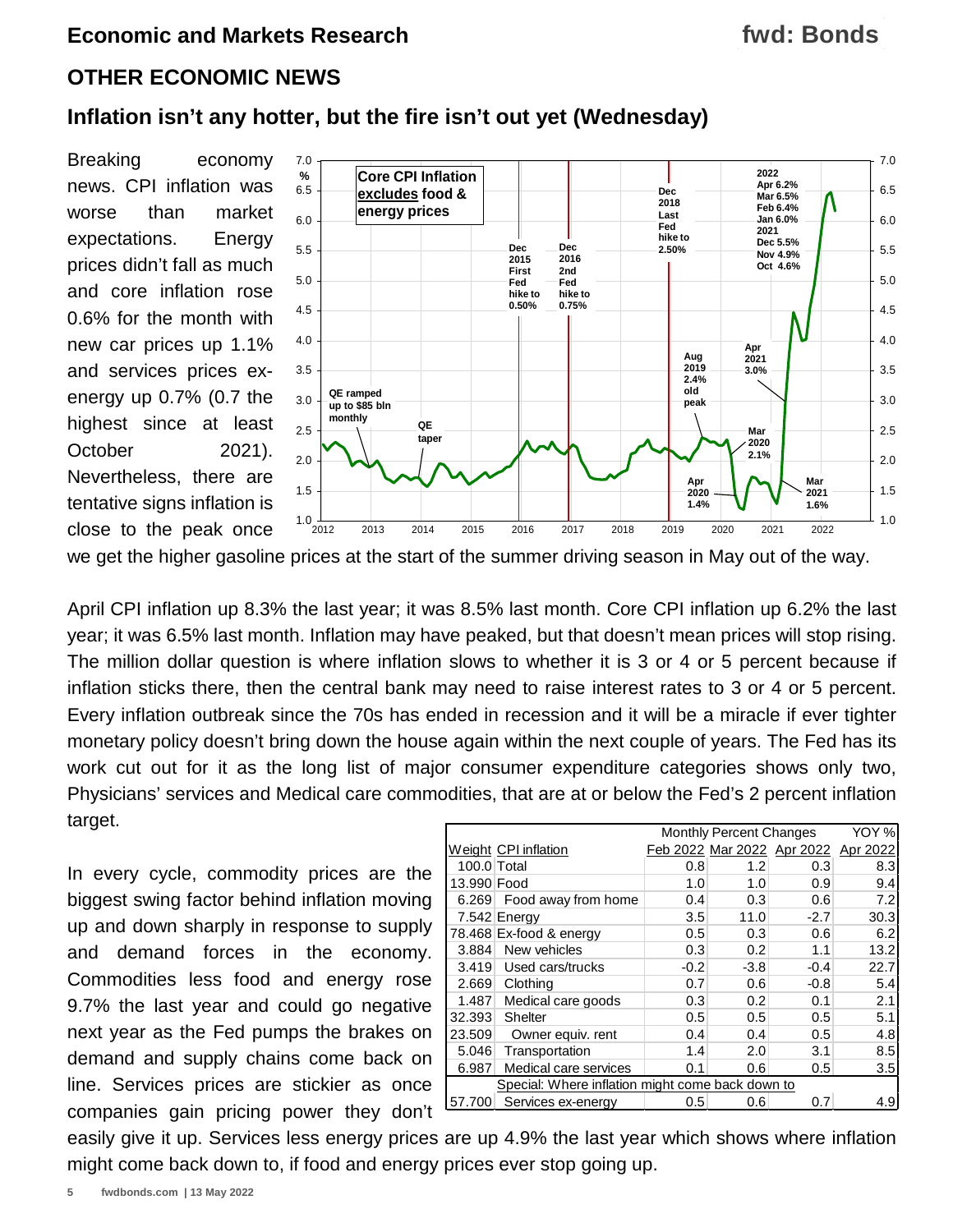## **fwd: Bonds**

Net, net, the country's struggle with high inflation isn't over yet, but the markets can still breathe a sigh of relief that the most virulent outbreak since the 80s is not getting any worse. Bond yields have soared trying to guess how high Fed officials need to go with interest rates to fight inflation. The Fed can stay on plan with 50 bps rate hikes at the next two meetings in June and July and there is no reason to move more expeditiously to fight inflation. There were signs of cautious optimism in the CPI report today from another decline in used car and truck prices: with a 5.2% weight in the core CPI index, the 22.7% rise in used car and truck prices was responsible for 1.2 percentage points of the 6.2% rise in core CPI the last year. It isn't impossible to imagine core CPI falling back near to 2 or 3 percent for a time if used car and truck prices fall as hard as they climbed the last year. Stay tuned. Story developing. Inflation isn't growing any hotter, but the fire isn't out yet either. The Fed's work is not done. Not by a long shot. The biggest central bank policy error committed since the 70s hasn't been corrected yet and no one yet knows whether it can be.

#### **Producer prices still moving up (Thursday)**

We focus on Final demand goods less food and energy which is 21.543% of the PPI index. It is at a new high of 10.1% yearyear in April and was 9.4% in November 2021 when Powell took the first steps to take the punch bowl away. In [Thursday's NPR](https://www.marketplace.org/2022/05/12/fed-chair-jerome-powell-controlling-inflation-will-include-some-pain/)  [interview](https://www.marketplace.org/2022/05/12/fed-chair-jerome-powell-controlling-inflation-will-include-some-pain/) Powell said with perfect hindsight it would have been better to raise interest rates earlier, but "I'm not sure how much



difference it would have made." This is what you get when you put a non-economist in as Chairman to explain how the economy and inflation works. The hotspots for PPI Final demand goods less food and energy inflation year-on-year: Private capital equipment for manufacturing industries 12.5%, Government purchased goods excluding capital equipment 14.2%, Goods for export 12.5%. More inflation is coming the consumer's way. Finished consumer goods less food and energy up 0.8% in April, an increase of 8.0% from last year.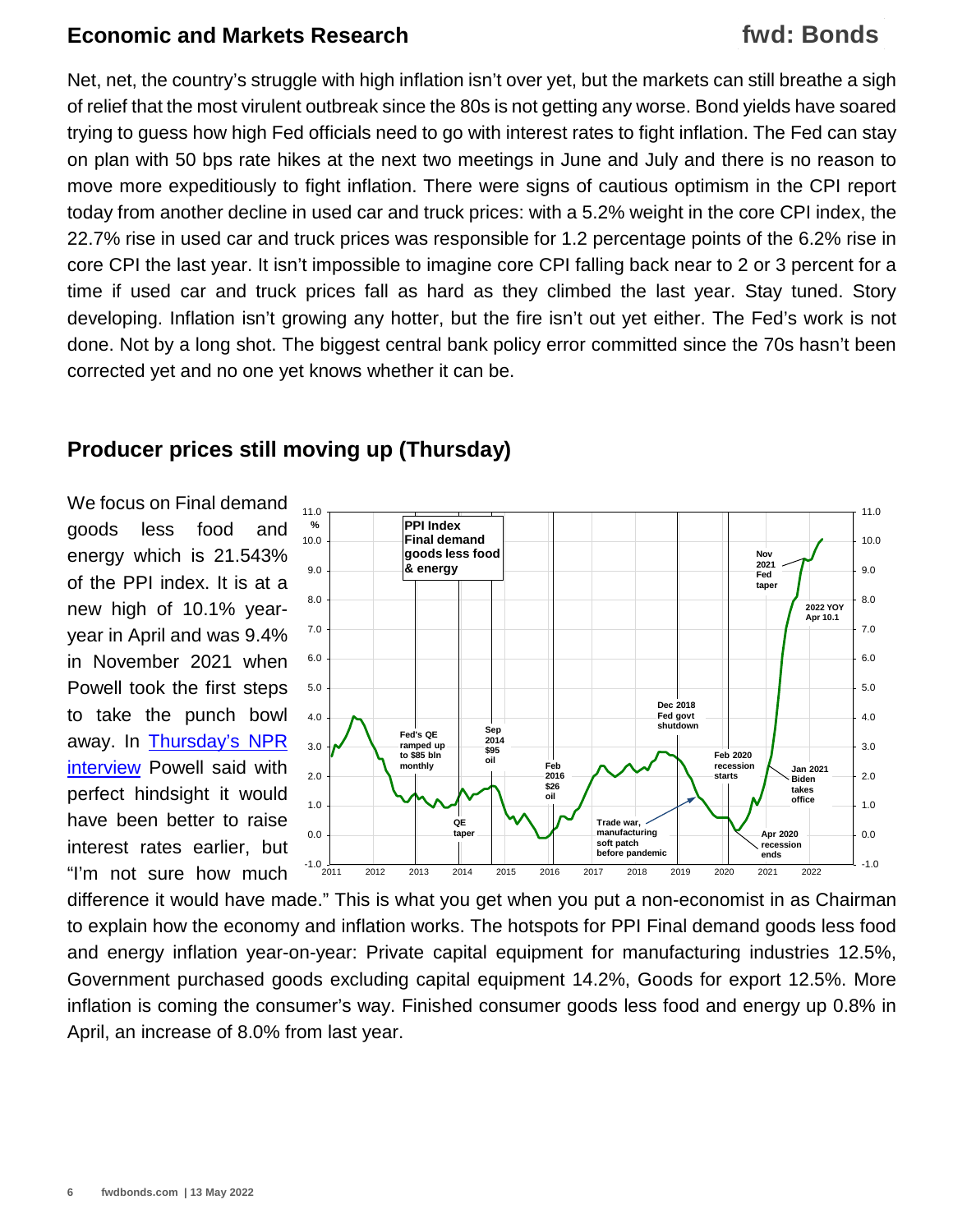## **fwd: Bonds**

#### **America imports inflation too (Friday)**

Breaking economy news. Nonfuel import prices slowed to a gain of 0.4% in April, but are 7.2% higher than a year ago. Inflation will be much more entrenched in society if prices of goods coming into the country are just as high as the prices of goods for sale domestically. Of course, many of the imported goods are used in the manufacture of goods in U.S. factories. Industrial supplies and materials, capital goods, foods and beverages, and automotive vehicles are all going higher. For finished goods, capital goods prices are the highest since the early 90s, rising 3.8% the last year. The only good news was prices for consumer goods that were unchanged in April. Prices of all imports from China are 4.6% higher than a year ago. Import prices from Japan are 1.9% higher than last year. The fact that America imports inflation too makes the inflation battle that much harder for the central bank.

Net, net, import prices slowed their advance this month, but it is too early to declare victory. Nonfuel import prices surged 7.2% the last year making inflation even more persistent and the Fed's job that much harder. Too much focus in the markets has been on whether inflation has peaked, where the real danger to the economy will come from the level where inflation settles in at, after this outbreak

due partly to temporary factors like commodity shortages and supply chain issues. If inflation comes back down to 3% and sits there, that will be small comfort to the working class and seniors living on fixed incomes in America. Inflation of 3% will seriously erode the value of financial assets over the next decade if Washington regulators don't bring back risk-free interest rates that match the rate of inflation.



#### **Consumers still complaining, when will they stop shopping (Friday)**

The U.S. should already be in a recession if the consumer sentiment index had any predictive power. Real consumer expenditures in GDP were still normal at 2.7% in Q1 2022. After the bounce in sentiment to 65.2 in April, we are back down to 59.1 in May's preliminary survey with a May 11 cut-off date. Maybe the new low in stocks hurt consumer confidence.